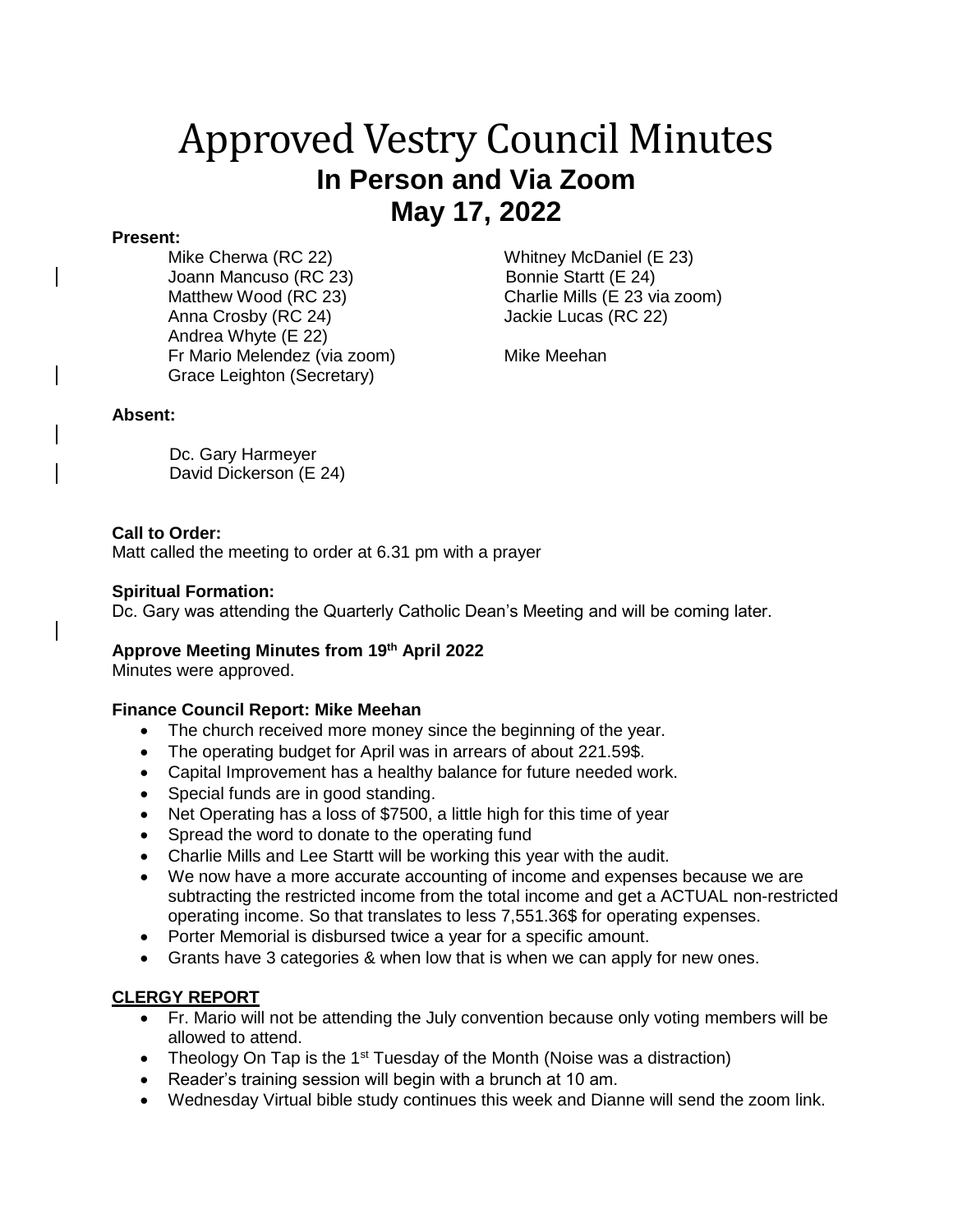# **COMMITTEE REPORT**

## **Fellowship**

- First Sunday's celebration of Birthdays & Anniversaries
- Last Sunday's fellowship at Mangi Qui
- Plarn is weekly on Thursday mornings
- They continue to call parishioners
- Mary Noyes 90<sup>th</sup> birthday June 11th & Sunday will celebrate with a cake & refreshments

# **Administration**

- Kevin Meeks is coming on Saturday mornings, doing small projects and more volunteering is needed
- Mowing is continuing and with a lot less to mow.
- Roof inspected and no issues, parking signs installed for Clergy
- Posted job opening for office manager position

## **Social Ministry**

- Manna has been helping 2 families & given 9 bags of groceries out
- Discretionary Fund is ongoing and it's the  $2^{nd}$  &  $4^{th}$  Wednesday of every month.
- Kim Nichter is still attending training classes for the Open Table event

## **Liturgy**

- Saturday training sessions 5/21 & 6/18 beginning with appreciation brunch
- Musical license and choir supplies purchased
- Painting of the wall in the Sacristy
- Establishing choir in the Fall

## **Christian Formation**

- ACF currently held on the  $3<sup>rd</sup>$  Sunday of month
- Sessions before service only 6-8 people attended
- New class starting in the Fall "Just Faith" will run 8 weeks and sponsors are Whitney McDaniel, Joann Mancuso and Teresa Stanley.

## **UNFINISHED BUSINESS**

## **Ambo Wall – Jackie**

- Lights, wood and labor
- 1 estimate already secured and this coming Friday we are meeting with another contractor to discuss a price on our suggestions.
- Electrical might need moving lighting needs fixing
- Jim Byrd is very talented with wood and might be agreeable to working for us for this project with pay.

## **Committee Plans / Projects**

- Any new projects over \$10,000 must get approval from D.O.R. and before any project is approved or started, kneelers must be bought for the church for each chair or pew.
- **Playground is tabled till next month – June**

## **Stewardship Opportunities – Matt**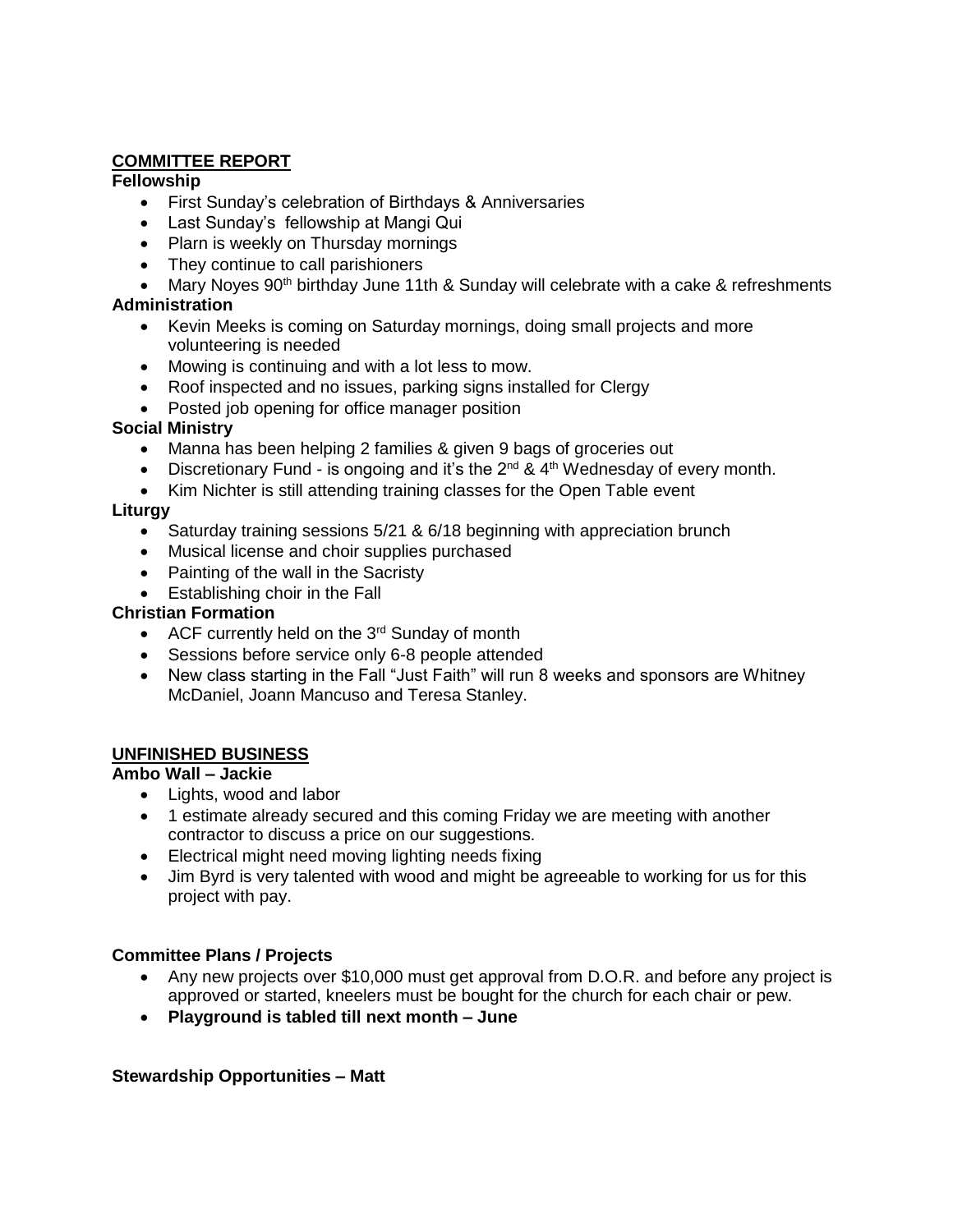• **Flyer Mailing Address' to the Salem Woods area will be done by this weekend May 20 – 22, 2022**

# **Anniversary 45th November 1st**

- Next month that committee group will tell which Saturday will be the actual event.
- Volunteers needed for the event

# **NEW BUSINESS**

## **Retirement & Celebrations**

- Dianne's last official day is June  $30<sup>th</sup>$
- There will be a celebration, Dianne will be asked this week
- Job hunting has been in effect since she notified the office
- Hatcher's Family's last Sunday is June 5.

## **Email and Server Hosting**

- **D.O.R.** (Diocesan of Richmond) they are providing a server host for free
- With free tech support as well, plus anti-virus programs
- We will move our documents from the Google drive to their server when VC members get a chance to sit and work out the format and the how to's so they can explain it to everyone else
- This will save some money for operating expenses

## **Committee News**

- Get estimates for ovens from 3 different places (i.e. Lowes, Home Depot, Conn's HomePlus, East Coast Appliances, Dr. Johnny Appliances). Don't wait so it can be addressed next meeting
- Jim Byrd did an assessment of stove/oven & Brent has details
- Make announcement in church or in the bulletin about needed monies for the ovens and operating fund
- It was also noted that a raffle at the Fall Fling could bring in money for the ovens & hosting a flee market with 10\$ a table is another easy way to raise funds.

## **RC Compensation Planning**

 $\bullet$  Discussion on Office Manager's current salary and minimum on pay scale for new hire  $$ experience based.

## **Open Discussion**

- A question was raised about overall cost for a cantor in the Liturgy budget.
- Fellowship budget appears large because \$1,000 is set aside for anticipated anniversary celebrations
- Fellowship is carefully managed by the co-chairs.

## **INFORMATION ONLY ITEMS:**

- Please continue to update Goals Tracker and Wish list, encourage Committees to add wish list items to monthly Committee reports
- Fall Fling date is September  $18<sup>th</sup>$ , 2022